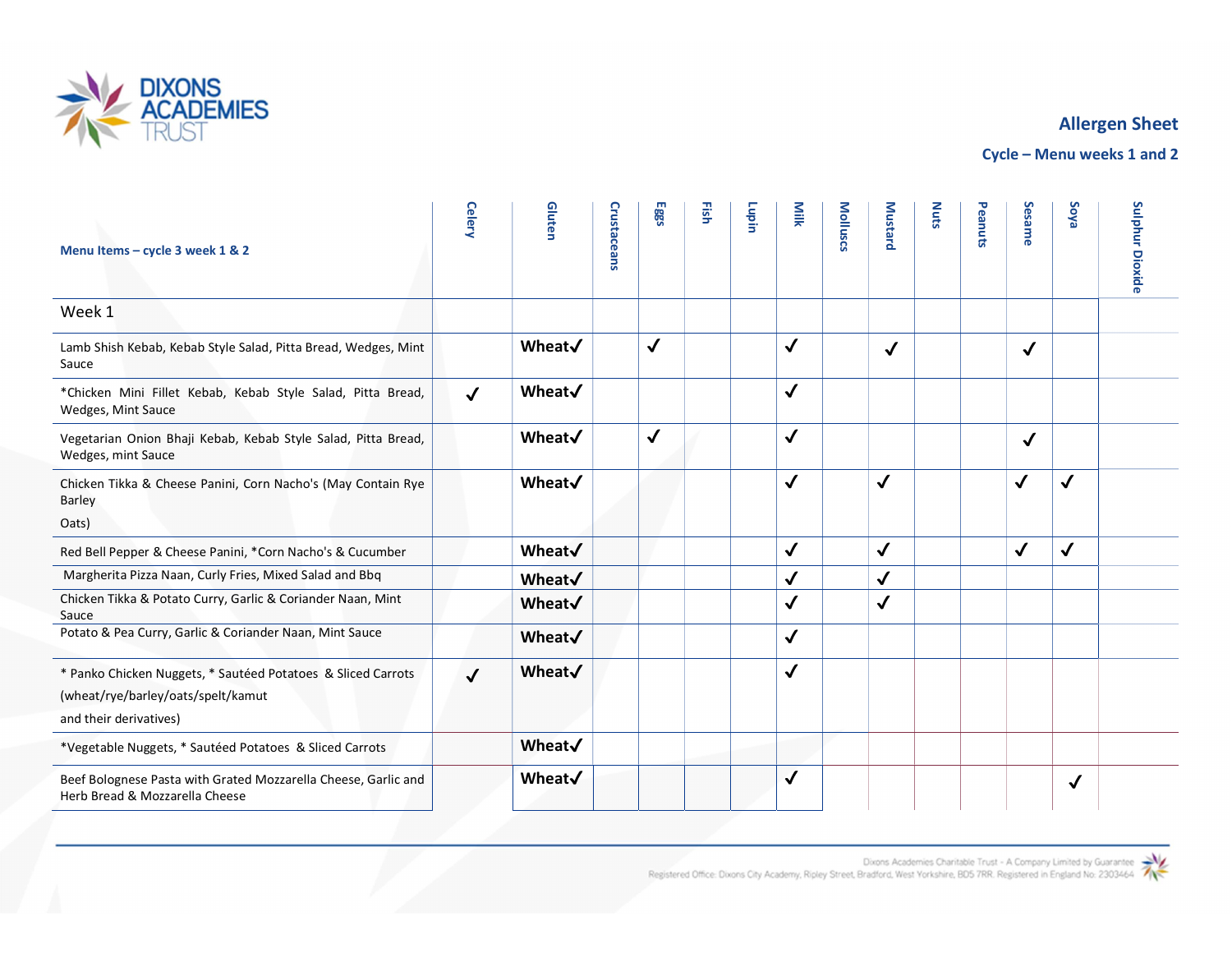| Menu Items - cycle 3 week 1 & 2                                                                        | <b>Celery</b> | Gluten  | Crustaceans | Eggs         | Fish         | Lupin | Milk         | Molluscs | <b>Mustard</b> | <b>Nuts</b> | Peanuts | Sesame       | <b>Soya</b>  | Sulphur Dioxide |
|--------------------------------------------------------------------------------------------------------|---------------|---------|-------------|--------------|--------------|-------|--------------|----------|----------------|-------------|---------|--------------|--------------|-----------------|
| Tomato & Spinach Pasta with Grated Mozzarella Cheese, Garlic<br>and Herb Bread & Mozzarella Cheese     |               | Wheat√  |             |              |              |       | $\checkmark$ |          |                |             |         |              | $\checkmark$ |                 |
| Week 2                                                                                                 |               |         |             |              |              |       |              |          |                |             |         |              |              |                 |
| Peri Chicken Wrap, Mini Rosti Bites, Crispy Salad, Tortilla Wrap,<br>Sauce                             |               | Wheat V |             | $\checkmark$ |              |       | $\checkmark$ |          |                |             |         |              |              |                 |
| Falafel Wrap, Mini Rosti Bites, Crispy Salad, Tortilla Wrap, Sauce                                     |               | Wheat√  |             | $\checkmark$ |              |       | $\checkmark$ |          |                |             |         |              |              |                 |
| *Plain Chicken Wrap, Mini Rosti Bites, Broccoli, Tortilla Wrap,<br>Sauce                               |               | Wheat V |             | $\checkmark$ |              |       | $\checkmark$ |          |                |             |         |              |              |                 |
| *Falafel Wrap, Mini Rosti Bites, Broccoli, Tortilla Wrap, Sauce                                        |               | Wheat V |             | $\checkmark$ |              |       | $\checkmark$ |          |                |             |         |              |              |                 |
| Beef Pllau, Garlic and Herb Naan & Riata                                                               |               | Wheat√  |             |              |              |       | $\checkmark$ |          |                |             |         |              |              |                 |
| Chickpea & Pea Pilau, Garlic and Herb Naan & Riata                                                     |               | Wheat√  |             |              |              |       | $\checkmark$ |          |                |             |         |              |              |                 |
| <b>BYOB</b><br>Build Your Own Baguette, Tuna Mayo, Grated Cheddar Cheese<br>and Salad                  |               | Wheat V |             | $\checkmark$ | $\checkmark$ |       | $\checkmark$ |          | √              |             |         | $\checkmark$ |              |                 |
| <b>BYOB</b><br>Build Your Own Baguette, Grated Cheddar Cheese and Salad                                |               | Wheat V |             | $\checkmark$ |              |       | $\checkmark$ |          | ✓              |             |         | $\checkmark$ |              |                 |
| Battered Fillet of Fish, Chucky Chips & Baked Beans                                                    |               | Wheat√  |             |              | $\checkmark$ |       |              |          |                |             |         | $\checkmark$ |              |                 |
| *Chicken mini Fillets, Chucky Chips & Baked beans                                                      | $\checkmark$  | Wheat√  |             |              |              |       | $\checkmark$ |          |                |             |         |              |              |                 |
| Cheese & Onion Pie, Chucky Chips & Baked Beans                                                         | $\checkmark$  | Wheat√  |             |              |              |       | $\checkmark$ |          |                |             |         |              |              |                 |
| Arrabiata Fusilli Tri Colour Pasta with Garlic and Herb Naan Bread,<br><b>Grated Mozzarella Cheese</b> |               | Wheat√  |             |              |              |       | $\checkmark$ |          |                |             |         |              |              |                 |
| * mild for DMP                                                                                         |               |         |             |              |              |       |              |          |                |             |         |              |              |                 |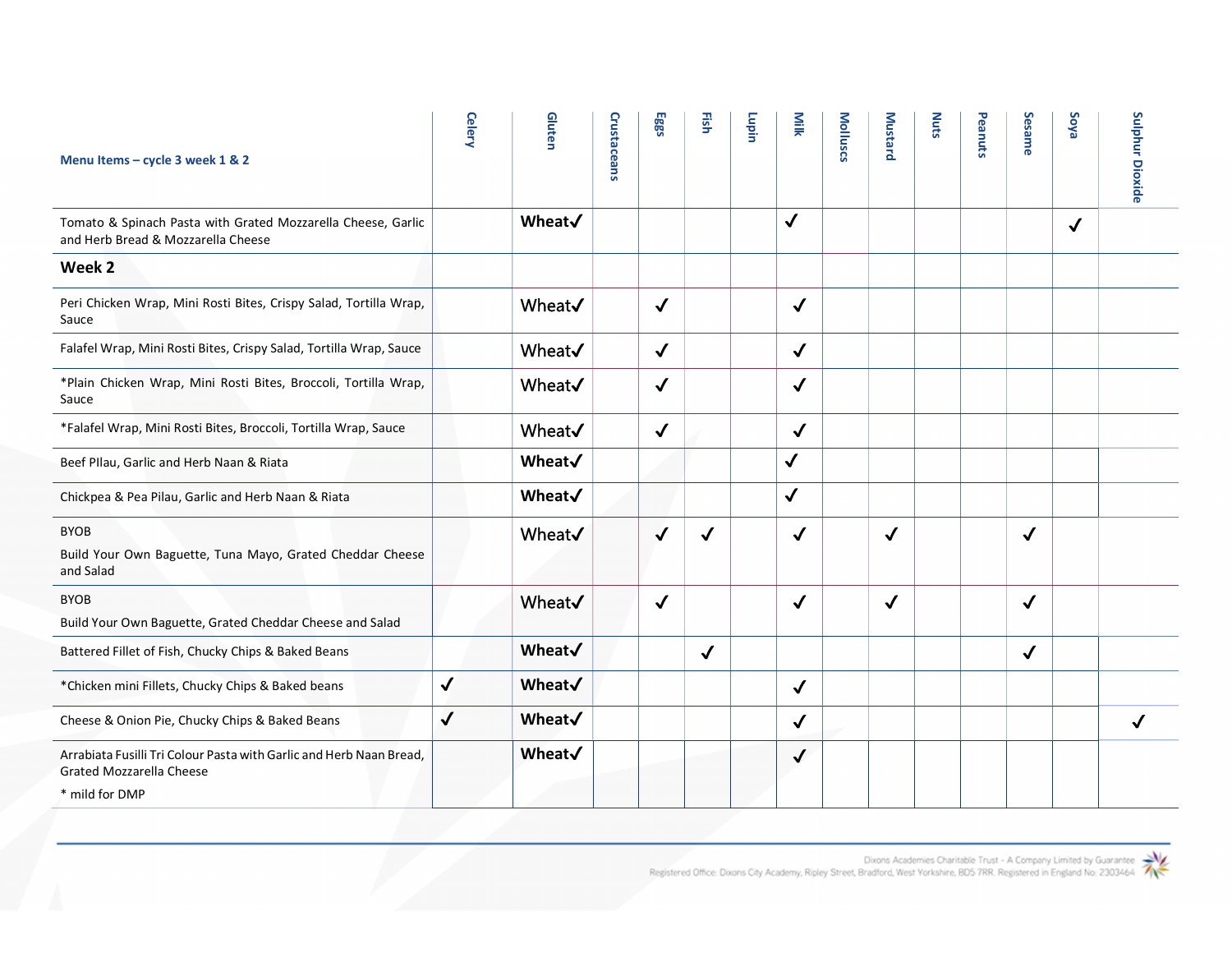| Menu Items - cycle 3 week 1 & 2         | <b>Celery</b> | Gluten        | Crustaceans | Eggs         | Fish | Lupin | Milk         | <b>Molluscs</b> | <b>Mustard</b> | <b>Nuts</b> | Peanuts | Sesame | <b>Soya</b>  |  |
|-----------------------------------------|---------------|---------------|-------------|--------------|------|-------|--------------|-----------------|----------------|-------------|---------|--------|--------------|--|
| <b>Desserts / Primary Snacks</b>        |               |               |             |              |      |       |              |                 |                |             |         |        |              |  |
| Cookies                                 |               | Wheat√        |             | $\checkmark$ |      |       | $\checkmark$ |                 |                |             |         |        | $\checkmark$ |  |
| Brownie                                 |               | Wheat√        |             | $\checkmark$ |      |       | $\checkmark$ |                 |                |             |         |        |              |  |
| Seasonal Fresh Fruit                    |               |               |             |              |      |       |              |                 |                |             |         |        |              |  |
| Chocolate Cola Cake                     |               | Wheat√        |             | $\checkmark$ |      |       | $\checkmark$ |                 |                |             |         |        | $\checkmark$ |  |
| Ice-Cream                               |               |               |             |              |      |       | $\checkmark$ |                 |                |             |         |        |              |  |
| Syrup sponge                            |               | <b>Wheat√</b> |             | $\checkmark$ |      |       | $\checkmark$ |                 |                |             |         |        |              |  |
| <b>Biscoff Brownie</b>                  |               | Wheat√        |             | $\checkmark$ |      |       | $\checkmark$ |                 |                |             |         |        | $\sqrt{ }$   |  |
| Seasonal Fruit                          |               |               |             |              |      |       |              |                 |                |             |         |        |              |  |
| Chocolate Chip Flapjack                 |               | Oat√          |             |              |      |       | $\checkmark$ |                 |                |             |         |        |              |  |
| Choc Ice - Ice- cream                   |               |               |             |              |      |       | $\checkmark$ |                 |                |             |         |        | $\checkmark$ |  |
| Custard creams                          |               | Wheat√        |             |              |      |       | $\checkmark$ |                 |                |             |         | May    |              |  |
| Chocolate Digestive biscuits            |               | Wheat√        |             |              |      |       | $\checkmark$ |                 |                |             |         |        | $\checkmark$ |  |
| <b>Bourbon creams</b>                   |               | Wheat√        |             |              |      |       | May          |                 |                |             |         |        |              |  |
| Jam Rings                               |               | Wheat√        |             | May          |      |       | $\checkmark$ |                 |                |             |         |        | $\checkmark$ |  |
| <b>Breakfast and Break snacks</b>       |               |               |             |              |      |       |              |                 |                |             |         |        |              |  |
| <b>Buttered Toasted Wholemeal Bread</b> |               | Wheat√        |             |              |      |       | $\checkmark$ |                 |                |             |         |        |              |  |
| <b>Buttered Crumpets</b>                |               | Wheat√        |             |              |      |       | $\checkmark$ |                 |                |             |         |        |              |  |

Dixons Academies Charitable Trust - A Company Limited by Guarantee<br>Registered Office: Dixons City Academy, Ripley Street, Bradford, West Yorkshire, BO5 7RR. Registered in England No: 2303464